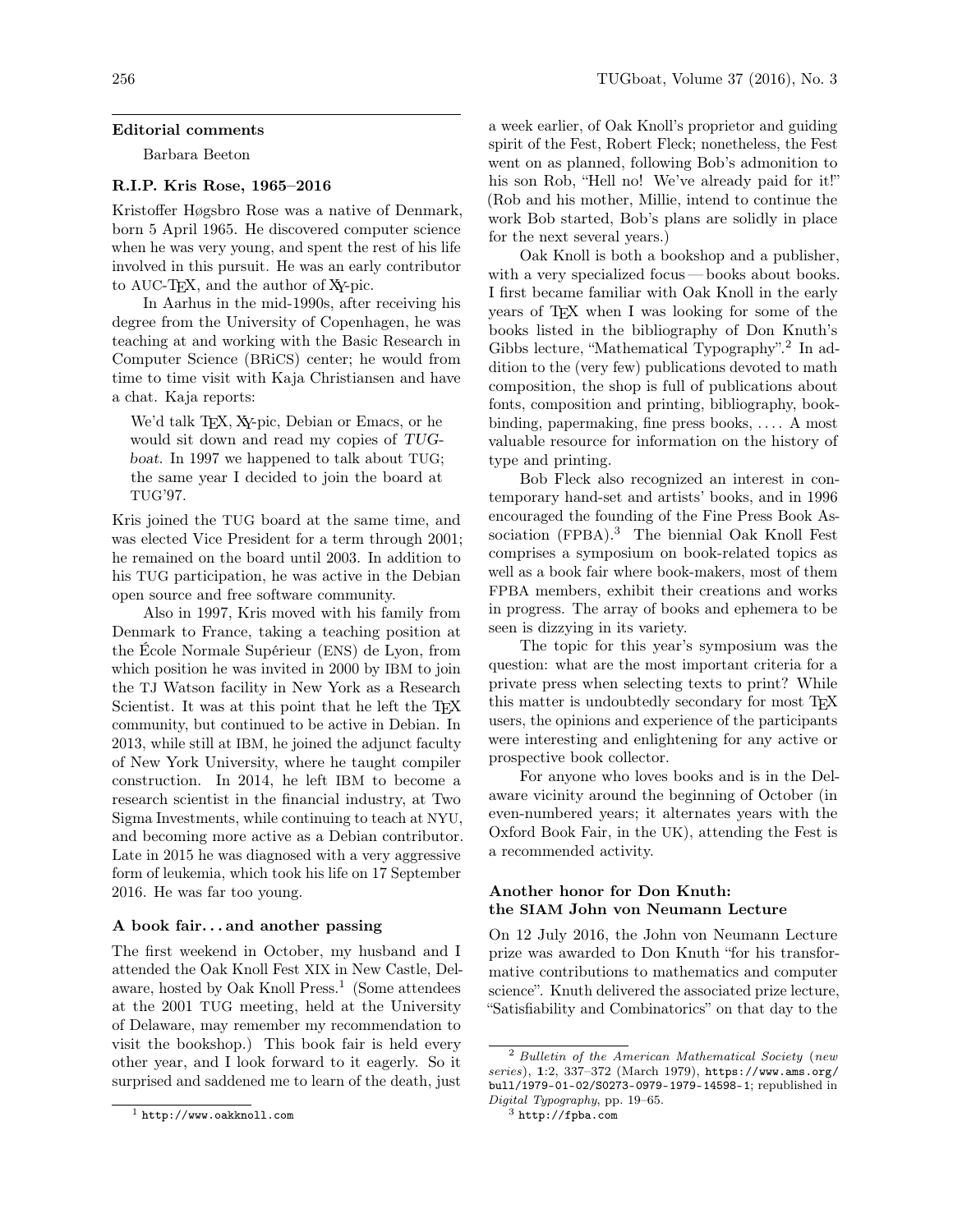### Some typography links to follow

```
On the illegibility of street signs in New York, in verse:
http://flip.it/HLIMY
```
How typeface designers made room in the New York Times for President Eisenhower's long last name:

```
http://www.theatlantic.com/technology/archive/2016/06/
eisenhower-and-the-skinny-s/486965/
```
Selections from the blog of St Brigid Press, in the Blue Ridge Mountains of Virginia:

How type is made, in two parts: http://www.stbrigidpress.net/blog/how-type-is-made-part-1 http://www.stbrigidpress.net/blog/how-type-is-made-part-2 A letterpress lexicon, in (so far) three parts: http://www.stbrigidpress.net/blog/a-letterpress-lexicon-part-1 http://www.stbrigidpress.net/blog/a-letterpress-lexicon-part-2 http://www.stbrigidpress.net/blog/a-letterpress-lexicon-part-three The blog itself: http://www.stbrigidpress.net/blog Videos from Type@Cooper — Lectures presented in conjunction with the Cooper Union typeface design program, in New York and San Francisco: https://vimeo.com/coopertype/videos

Donald Knuth, "32 Years of Metafont" (Type@CooperWest talk): https://www.youtube.com/watch?v=0LR\_lBEy7qU

Announcements of upcoming lectures: http://coopertype.org/

annual meeting of the Society for Industrial and Applied Mathematics (SIAM) in Boston, Massachusetts. This is the highest honor awarded by SIAM; "the flagship lecture recognizes outstanding and distinguished contributions to the field of applied mathematical sciences and the effective communication of these ideas to the community."

### A fitting memorial for Sebastian Rahtz

The Text Encoding Initiative (TEI) has announced the creation of the Rahtz Prize for TEI Ingenuity. The prize is described in part as follows:

The TEI Consortium has created the Rahtz Prize for TEI Ingenuity in memory of Sebastian Rahtz (13 February 1955–15 March 2016). The award is intended to honour Sebastian's major technical and philosophical contributions to the TEI, and to encourage TEI innovation by the TEI community.

The full announcement can be read at http: //www.tei-c.org/Activities/rahtz.xml; nominations for the first award are due 1 April 2017.

# Second annual Updike Prize for student type design

On October 17, safely outside of the winter storm season,<sup>4</sup> the award ceremony for the second annual Updike Prize for student type design was held at the Providence Public Library. The invited speaker was Dr. Fiona Ross of the University of Reading.

Four finalists were announced, and their entries were on exhibit, along with information about the sources they had consulted for inspiration. Here are their names, and the names of their typefaces.

- June Shin, Ithaka (First Prize)
- SooHee Cho, The Black Cat
- Cem Eskinazi, Mond
- Íñigo López Vázquez, Erik Text

A brief announcement is at https://pplspcoll. wordpress.com/2016/10/20/congratulations-tojune-shin-winner-of-the-2016-updike-prize/, and includes several related links.

<sup>4</sup> Last year's presentation, on 19 February 2015, was accompanied by a fierce snowstorm. The event was reported in my column in TUGboat 36:1, http://tug.org/TUGboat/ tb36-1/tb112beet.pdf.